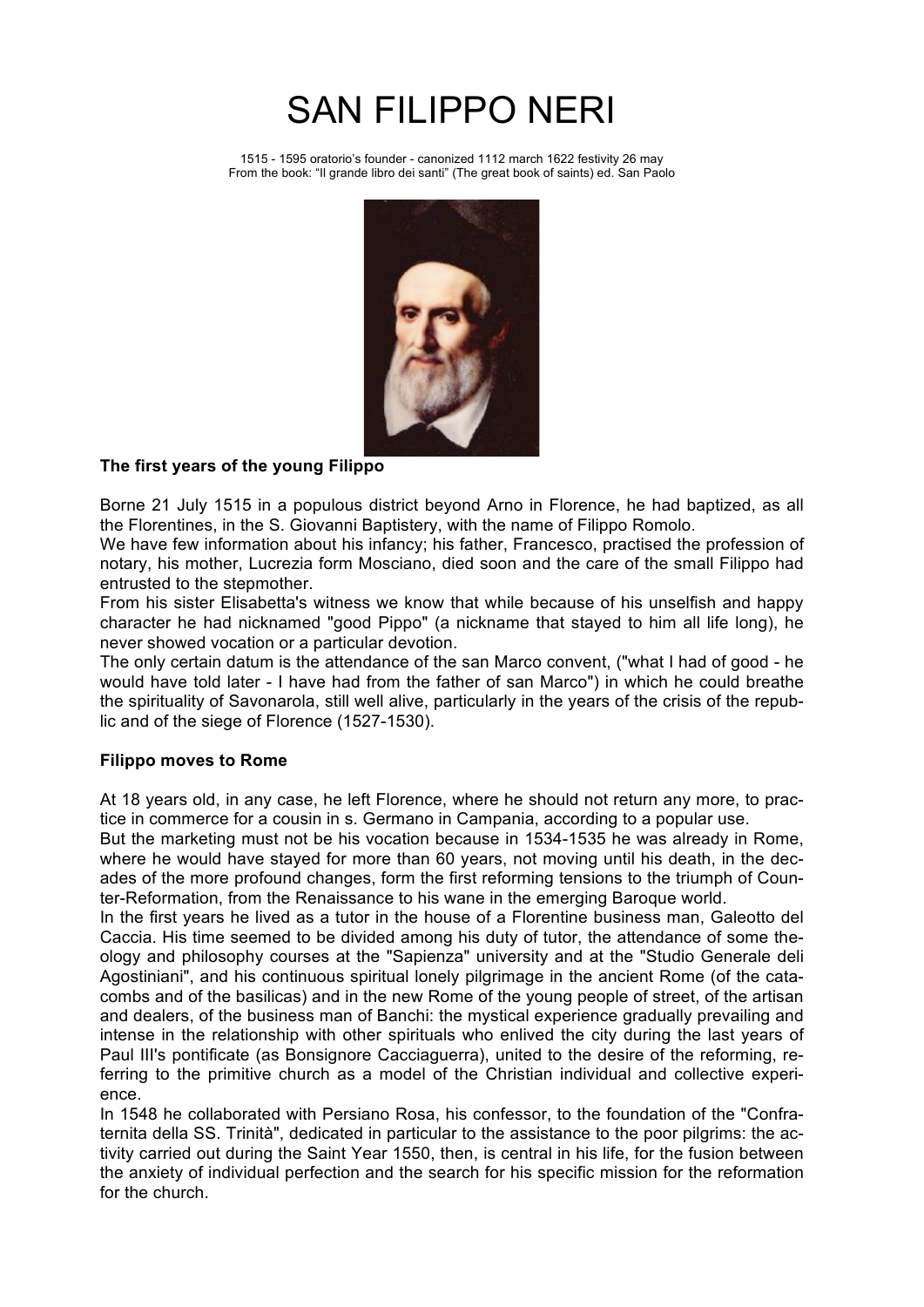#### **Filippo priest**



After having received in few months the minor and the major orders, he was ordained priest 23 may 1551 (in the eve of Holy Trinity festivity and in the anniversary of the starke of Savonarola).

As a priest, he entered among the chaplains of the church of Gerolamo della Carità, without any salary from the confraternity that managed it, in order to keep his freedom "offerens se volle servire suo arbitrio": the chaplains of S. Gerolamo were a community but, practicing the function of confessors, they became, with the group of Jesuits by the church of Jesus and the Dominicans by the Minerva, a centre of spirituality for large popular classes and then, also, with the development of the tridentinal reformation, for men from the curia, prelates, belonging to the high finance and to the patriciate.

The penitents around Filippo between 1553 and 1555 began to take a characteristics of group of reunions that gave origin gradually to the

foundation of the oratorio. From the readings and common prayers of few people in Filippo's room they became reunions always more numerous in a barn soaring high above the church; in 1564 the small community borne around Filippo accepted, behind the request of the Florentine merchants and politicians, the responsibility of s. Giovanni de' Fiorentini: here, while Filippo stayed in s. Gerolamo, the first spiritual sons became priest, Cesare Baronio, Alessandro Fedeli, Giovan Francesco Bardini (to whom other would be added soon) joined, as a community without vows.

To the always increasing success of the reunions of the oratorio, of the devotional, collective and daily walks along Roman street and churches, of the more solemn visit to the 7 churches (pilgrimages one day long with masses, sermons, songs and also lunch), to which, especially during Carnival period, used to go, in some years, more that one thousand people, corresponded a considerable suspicion, particularly intense during Paolo IV and Pio V's pontificates; there were inquiries by the Roman vicarship and the Inquisition, being something "unusual" this method of spiritual reasoning, with presence of lays, this devotion that did not deny neither the official liturgy nor the sacraments, but looked for new spaces for the clerical and laycal perfection beyond the usual channels.

These enquiries came to nothing and the influence of Filippo and his group became increasily stronger also in the posttridentinal curial ambient: the cardinal and prelates most bounded to the religious reformation used to participate to the reunion, and most of the were also Filippo's spiritual disciples.

#### **The filippini community**

Gregorio XIII with the bull "Copious in misericordia" of 15 July 1575 recognised the new community, entrusting to it as a congregation of priest and clerks in minor orders, the small parish of s. Maria della Vallicella.

The old little church was demolished and in two years the big nave of the stately present church was built (but the completion and construction works for the adjacent buildings of the house and of the oratorio would have taken a long time) with an effort, also financial, that proves the support that Filippo and his community had found in roman high society. in 1577 the priests of oratorio moved to Vallicella, except Filippo that had never moved from his little room in s. Gerolamo and that only in 1583 accepted, on pressure of the pope and for health problem, to move by his community, of which he remained charismatic head more than parish priest for life: but this room in his last years seemed to be the centre of gravity of a life that went well beyond the group of his collaborators; he was point of reference and adviser of prelates, cardinal, and also of popes, and the influence exercised on Clemente VII on behalf of the absolution of Enrico IV of Navarra is known.

In 1593, owing to a painful and long illness (he was already 78 years old) he resigned from the function of parish priest of the congregation (his first successor was Cesare Baronio) and died 26 may 1595, assisted by card. Federico Borromeo.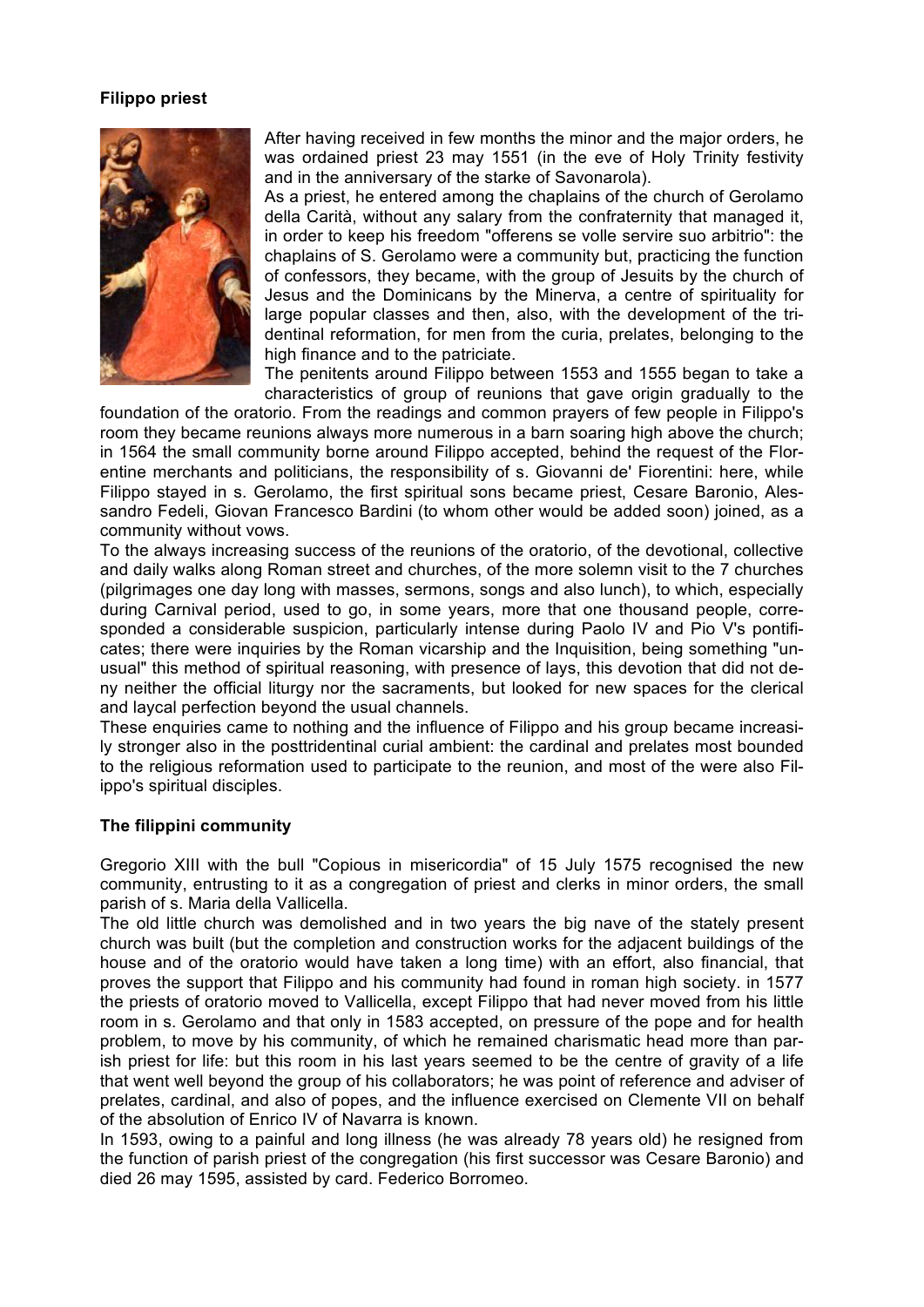

### **The miracles and the canonization**

The cult that was spread immediately after his death, with the extension of the devotion and the attribution of countless miracles, seems to be the direct prosecution of the veneration of which he largely benefit also alive with the fame of the virtues an of the thaumaturgical abilities that had already encircled his person.

The canonical process, started immediately, finished in 1615 with the beatification; the canonization took place in 1622.

The almost total lack of written documents does not allow the formulation of a spiritual teaching; the particular characteristic of Filippo seems to be the perfect coincidence between the actual life of the person and the spiritual experience, with the reduction to the minimum of every theoretical development.

The traditional stereotype of Filippo Neri is that of the calm, joyful man, that could create the love of God, of neighbour, of animals and of Nature, in an innocence kept in its freshness until the old age.

In this way the two friends and devote cardinal Agostino Valier and Gabriele Paleotti has handed down in two books, respectively "De laetitia christiana" and "De bono senctutis", that elect Filippo as a prototype of the Christian humanism, in which authority and freedom of spirit, pity and participation to the every day life joys and pains, are fused in a harmonic way. In this, there is much of true, even if it is necessary not to fall in the distortion of an ingenuous, childish image of Filippo.

The simplicity and his own joker and humorous character were often useful, even if not certainly as a mask, to hide the tension of an asceticism without half-measures, of a total involvement in the service of God and of the neighbour, tensions that were characteristic of the penances and the endless involvement in mercy works of his and his disciples' every day life. trying to view in a historical prospective and to define the centre of his message in an age of upsetting changes of papal Rome and of the Christendom, we think we can say that in the first times the mystical stimulus that ruled him (and that was characteristic of him also physically with continuous and frequent cardiac palpitations) was common to many of the spiritual centre that inserted in Rome during the first half of the cinquecento (so the most important readings of Filippo and of his group, from the medieval mystics to the lives of Father of desert, to the "Imitation of Christ", to Savonarola) the specific Filippo's message became that of an anti-heroic sanctity, of a perfection in spiritual life, that can be reached in every state of life, from the artisan to the curial, from the family man to the prelate, without parting form the world, but on the contrary, through the exercise of the elementary virtues of mercy, of simplicity, of patience, through the joyful acceptance of pains and of very death as end and perfection of tour human nature.

From here the well known and endless call to the necessity of joy, of health care, of the psychic equilibrium; the distrust not only for every type of vision and ecstasy, but also for every exaggerate and excessive impulse of asceticism and penance fated not to last: "et si guastano et non sono più boni né per sé né per gli altri".

Nothing in the tridentinal liturgical and sacramental practice was isolated: mass and Eucharistic devotion, confession and frequent Holy Communion (always with moderation of times, case by case, from the every-day to the different periodicities), vocal prayers, cult of saints.

But it is necessary to tell that these practices were lived in a very original way by Filippo and his group, mainly with the exercise of the every day oratorio (nothing more antithetical to the contemporary development of the Ignatius exercise that sets their starting point in the separation from the world). but not only: the Eucharist not as a sacrifice, but more as height of everyday prayer and nourishment; the confession seemed having nothing to do with the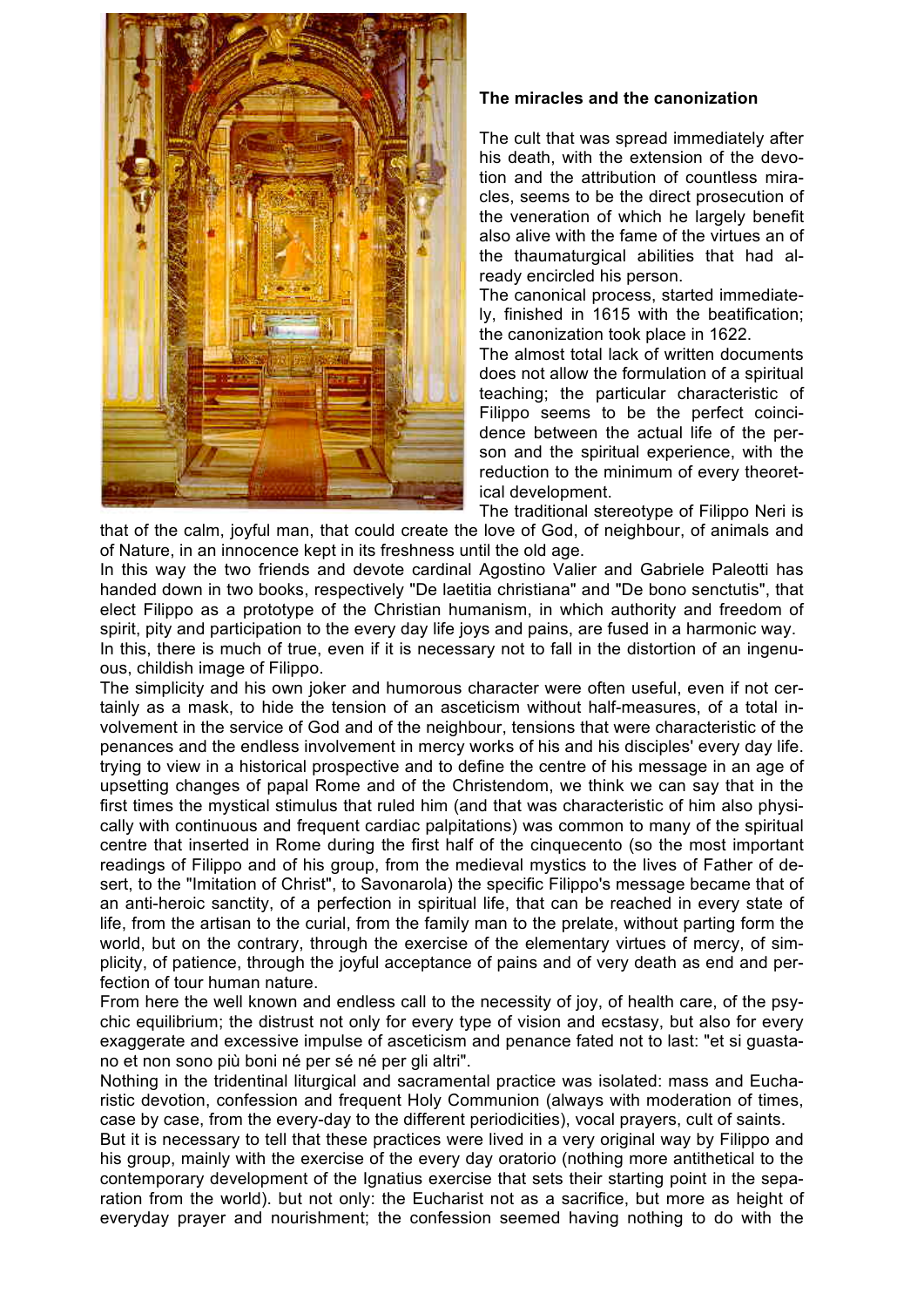court of Counter-Reformation, becoming instead tender occasion of spiritual meetings and chief place where to manifest the "discretio spirituum" in an interpersonal relationship that was opening to the modernity; the continuous evolvement of the city with the overcoming of the sacred spaces of the churches and of the sanctuaries (walks among plazas and shops, collective and individual visits to hospital and other holy places, pilgrimages to the 7 church and devout walks) it was also an unusual thing fated to decline in baroque Rome, but a proposal full of originality: in the very clergy the creation of a "tertium genus" of tridentinal priests, fairly anomalous: neither a priest with souls care nor a religious bounded with vows and obedience, separated from the world, but free participant to the life of the common man. As a basis, the exact conviction that the reforming of the church and of Rome could not start from the institution of an regular secular clergy as a separate class, but from a total renewal of the Christian people in its actual historical structures, in its modernity: from here the not secondary Filippo's interest for the machinery of economic life - as proved by some miracles attributed to him - of the court-life or that productive (his passion for clocks could not be considered one of his follies or strangeness).

### **The oratorio**

The oratorio represents, as already pointed to, the fundamental projection of the spirituality of Filippo and his particular creature among the different spiritual currenties of the Italian Cinquecento.

It was not a fixed formula, but a flexible one, a process more than a rigid statement, that was different also the method by the Ignatius exercises.

Started from the afternoon reunions in the Filippo's little room in S. Gerolamo, in 1552 as ensemble of readings and spiritual conversation among tight group of friends, it extended, moving at first in a barn above the church of s. Giovanni by the riverside of Tevere and in the end of Vallicella, attracting a coloured world composed by members of court society, but also by many common people and artisans in their afternoon free hours in working days.

The formula was very free and flexible in adapting to the different cultural levels: all through the tow hours or more everybody was free to pop in and out according to the possibility and to the interest; the sermons were held in plain ad dialogue form, not from the pulpit, but from a chair, with total rejection of the traditional and authoritarian rhetoric of the sermon.

Usually the reunion began with the reading of devout books and of saints' lives, then took place the sermons (four in their best days) with distribution in every day alternate turns (one more learned and elaborate; for years Cesare Baronio exposed themes of the ecclesiastical history, adding with this popularisation, the writing of his "Annales"); then music and songs featuring musicians friends as Giovanni Animuccia and Francisco Soto Langa that published their laud composed for the oratorio during Filippo's life, passing from the simple monody to the more extended polyphonic execution: it was not already the "oratorical" musical kind, that would have been developed only later in 1600 thanks to the following generation, but that had certainly here its spiritual and artistic roots.

A short said of father Filippo or of one of his substitute and the final prayers ended the reunion. At evenings a more bounded group started to meet for other prayers and meditations (some days a week also with the exercise of the "discipline") and the community that took form in the common life of s. Giovanni de' Fiorentini started from this "small" oratorio, with some elementary rules for the every day life, but without creating a religious order.

Filippo never wanted to create formally a new religious order, both because of his natural inclination to freedom ("per non essere disubbiditi - he used to say - non bisogna comandare"), and because of the definite choice not to establish, with vows or other legal bounds, corps separated by Christian people.

Despite the recognition bull for the congregation by Gregorio XIII in 1575 foresees the draft of rules or statutes, Filippo delayed the problem from year to year. only in 1582-1583 a first draft was written; in 1588 a second text was developed and in 1595-1596 a third one with a minimum number of rules for common life together, based on the consensus, on the maintance of ample sphere of personal freedom (included the right of ownership).

It was this steadiness of Filippo that created already in the '70s to a first conflict with Carlo Borromeo, who wanted to use the filippins, inserting them in the diocesan Milanese structures (after the denial of Filippo, that withdrew the four priest that he had sent for few months